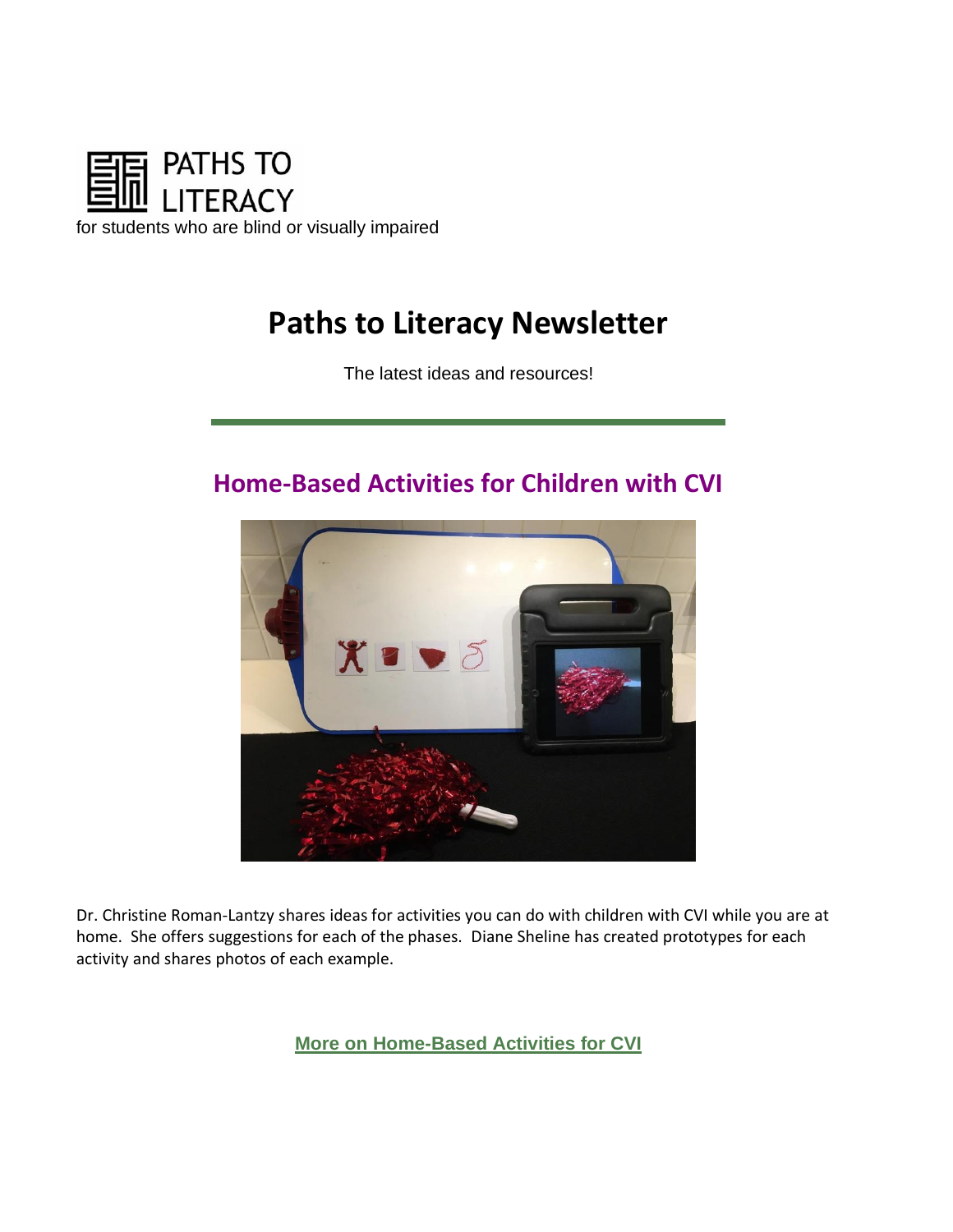## **LATEST POSTS**



#### **Virtual ExCEL Academy Update**

Join us for a series of free virtual web presentations for students with visual impairments! Check out the **[schedule for our third week](https://urldefense.com/v3/__https:/pathstoliteracy.cmail19.com/t/d-l-mtlwz-gkriyijjj-o/__;!!JYXjzlvb!zYm_ZWspZzl3b2qNbliNSOrtwtrvRweQkJrLY2sOAW4zs2rW00te-d2i_J5NrNk$)** of engaging lessons for students with a variety of abilities. The recorded videos of these presentations are now available online.

#### **[Learn More](https://www.pathstoliteracy.org/resources/Virtual-ExCEL-Academy)**



#### **Coffee Hour with TSBVI Outreach**

TSBVI is hosting free one-hour coffee chats on a variety of topics on Monday, Wednesday, and Friday Mornings at 10:00 A.m. Central.

## **[More on Coffee Hour](https://www.pathstoliteracy.org/resources/coffee-hour-tsbvi-outreach)**

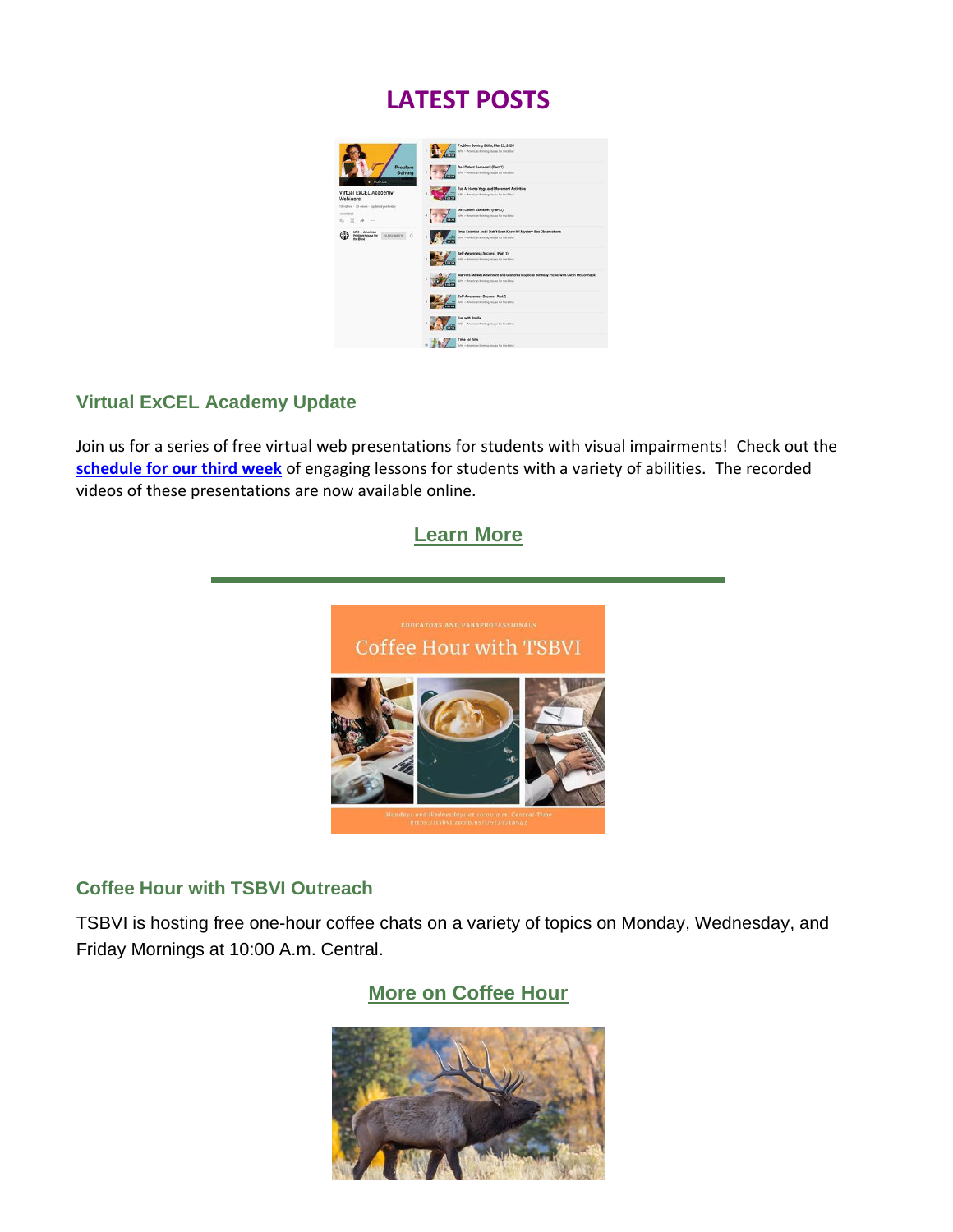#### **Virtual Field Trips**

In this time of school closures, many social studies classes are asking students to go on virtual tours or field trips. Unfortunately, many of these yours are not accessible. We have compiled a list of some that we have found that are accessible.

## **[More on Virtual Field Trips](https://www.pathstoliteracy.org/resources/virtual-field-trips)**



#### **Visualmente Impedidos**

Durante en transcurso de la pandemia de COVID-19/coronavirus, es importante proveer a nuestros niños con actividades divertidas para mantenerlos ocupados. Ofrecemos una variedad de nuestras ideas favoritas para utilizar con niños ciegos, visualmente impedidos, y sordociegos incluyendo a aquellos con múltiples discapacidades. ¡Te invitamos a compartir tus actividades favoritas también!

#### **[Para leer más](https://www.pathstoliteracy.org/blog/stay-home-activities-children-visual-impairments)**



#### **Two Read-Alouds of "On the Way to Literacy" Books from APH**

TVI Tracy Fitch reads aloud two books for young children who are blind or visually impaired: "That's Not My Bear" and "Splish the Fish" from American Printing House for the Blind.

### **[Learn More](https://www.pathstoliteracy.org/strategies/two-read-alouds-early-literacy-books-aph)**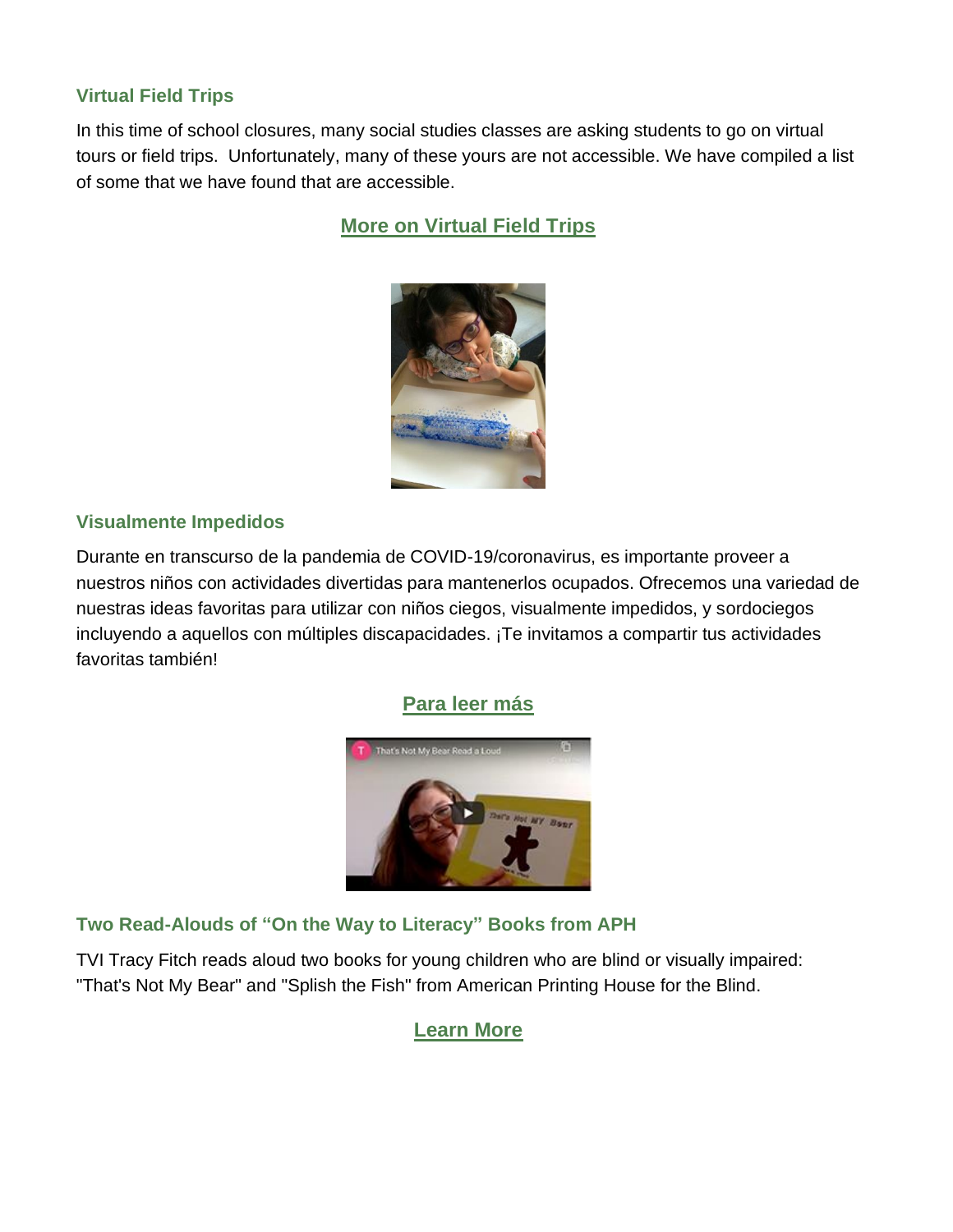

## **Easter Egg Hunt in the Dark**

Use sound or light-up eggs to have an Easter egg hunt for children with visual impairments.

**[Read More](https://www.pathstoliteracy.org/strategies/easter-egg-hunt-dark)**

## **FREE APPS DURING SCHOOL CLOSURES**



### **Now FREE: All Sonokids Ballyland Education Apps for iPad**

In response to the current global situation, all Ballyland game apps for the iPad are now available for free. This is a temporary offer, so take advantage to support accessible eLearning at home, and download the apps now from the App Store.



### **Free Offer for College Students in Need of Aira**

Aira is offering its service for free for any college student for the remainder of the spring semester ending in May 2020. If you know of a student who could benefit from Aira for their distance learning, please email **support@aira.io** for more information on the program.

## **[More on Aira](https://www.pathstoliteracy.org/news/free-offer-college-students-need-aira)**